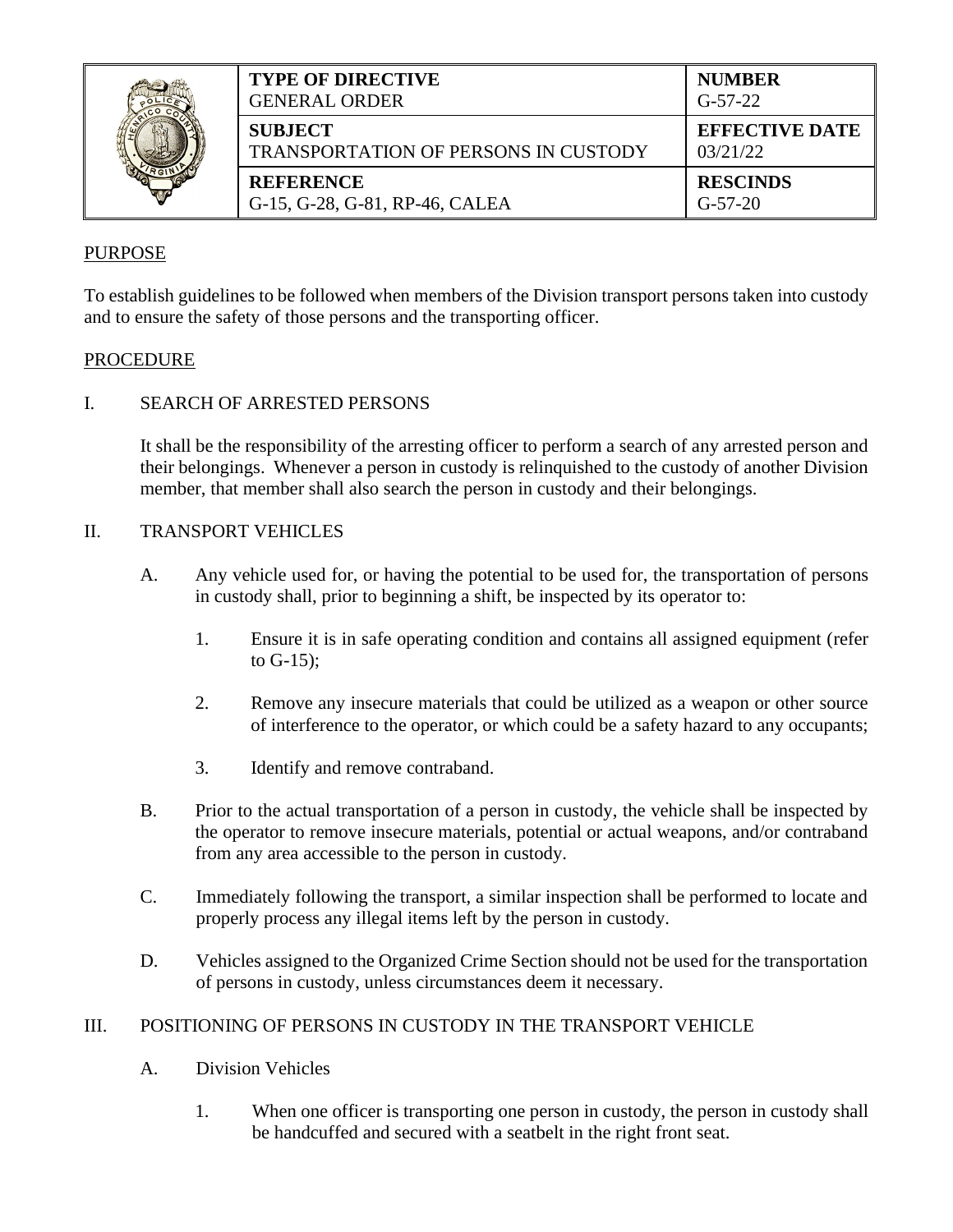2. When two officers are transporting one person in custody, the person in custody shall be handcuffed and secured with a seatbelt in the right front seat and one of the officers shall be placed in the right rear seat.

An exception to this is if the wagon is unavailable and it is necessary to maintain a control hold on the wrist of a combative person in custody, the officer maintaining the hold should sit in the left rear seat with the person in custody in the right rear seat. The control hold must be maintained during the entire transport.

- 3. When two officers are transporting two persons in custody in the same vehicle, one person in custody shall be handcuffed and secured with a seatbelt in the right front seat and the second person in custody shall be handcuffed and secured with a seatbelt in the right rear seat. One of the officers shall be placed in the left rear seat.
- 4. Under no circumstances shall the "person in custody to officer" ratio in a patrol vehicle exceed one to one.
- B. Patrol Wagons
	- 1. Patrol wagons provide two separate and secure compartments for transporting persons in custody.
		- a. Males and females shall not be transported in the same compartment.
		- b. Whenever possible, only one person in custody per compartment should be transported; however, the patrol wagon may be utilized to capacity as needed.
		- c. No person in custody shall be allowed to ride in the driver's compartment.
	- 2. The person in custody shall be handcuffed and assisted into the transport compartment. The person in custody should be seat belted whenever practical. If belting the person in custody is not possible due to violent behavior, extra precautions should be taken by the driver of the patrol wagon to ensure the safety of the person in custody.
	- 3. Due to the secure construction of the patrol wagon, the ability of the transporting officer to maintain visual contact of persons in custody is somewhat reduced. It is imperative that transporting officers pay particular attention to the application of restraint devices, the physical search of the person in custody and their belongings, and the overall welfare and condition of persons in custody.
	- 4. When the wagon is assigned for a normal shift and is not being utilized for custodial transport, it will be available for back-up and primary calls that do not detract from its primary responsibilities.
- C. FIT Transport Vehicle
	- 1. The FIT transport vehicle provides a separate and secure compartment for transporting a person in custody.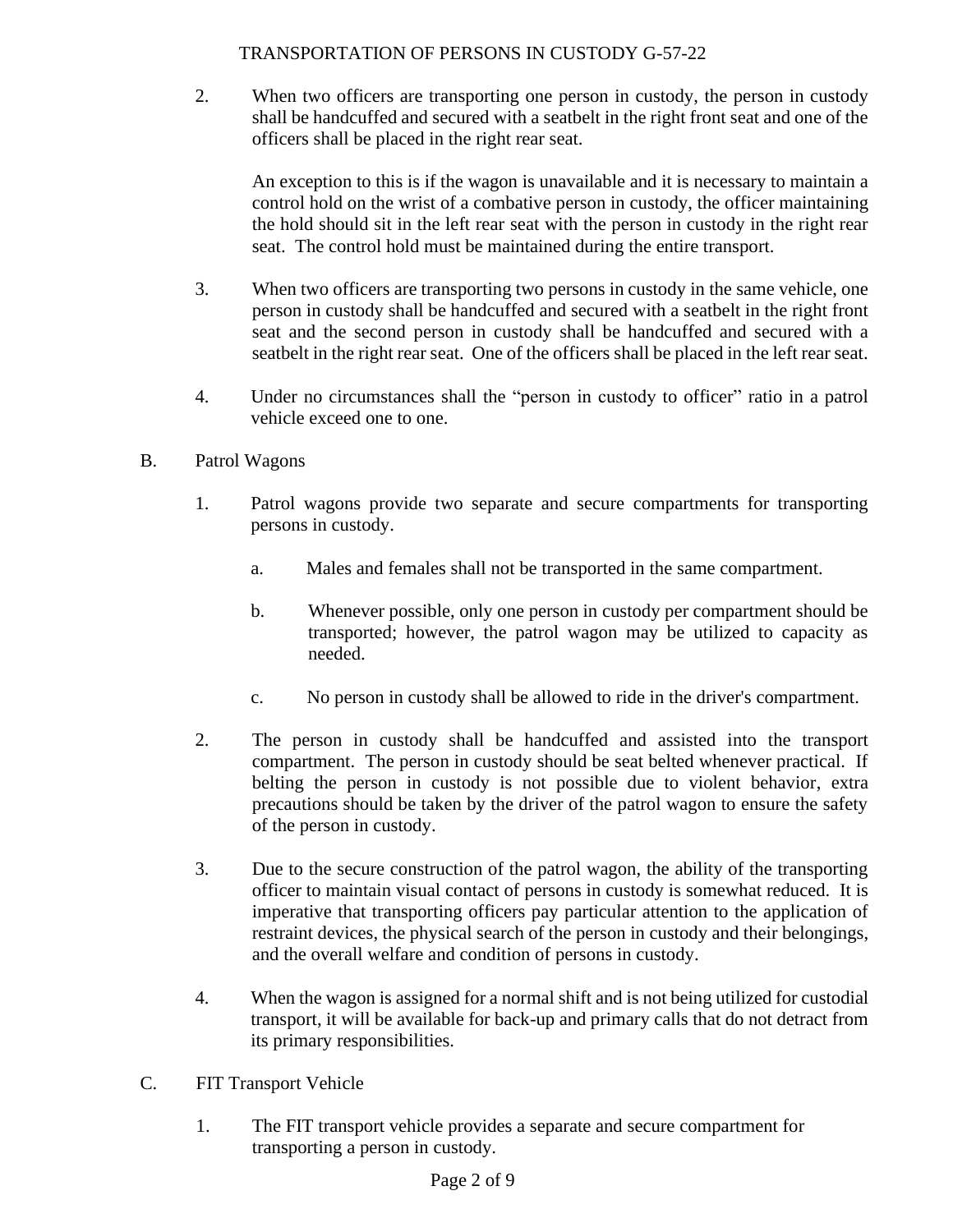- a. The FIT transport vehicle shall only be used for long distance transports or under special circumstances upon approval by a supervisor.
- b. Only one person in custody is to be transported in the vehicle at a time.
- c. No person in custody shall be allowed to ride in the driver's compartment.
- 2. The person in custody shall be handcuffed behind their back or in front if utilizing a prisoner transport belt. The subject should be assisted into the transport compartment and seat belted. If seat belting the person in custody is not possible due to violent behavior or physical size, extra precautions should be taken by the transport vehicle driver operating the vehicle to ensure the safety of the person in custody.
- 3. Due to the construction of the transport vehicle, the ability of the transporting officer to maintain visual contact of persons in custody is somewhat reduced. It is imperative that transporting officers pay particular attention to the application of restraint devices, the physical search of the person in custody and their belongings, and the overall welfare and condition of persons in custody.
- 4. When not in use by FIT, the FIT Transport Vehicle will be made available to Prevention Services for transporting individuals who have been TDO'd to a mental health facility when the Sheriff's Office is unable to provide the transport. A Prevention Services Supervisor shall coordinate its use with the FIT Sergeant. The above practices shall be followed by anyone utilizing the FIT Transport Vehicle.

# IV. CONTROL OF PERSONS IN CUSTODY DURING TRANSPORTATION

A. Visual Contact

The transporting officer shall be aware of the location and actions of a person in custody and shall maintain as much visual contact with the person in custody as safety allows. Matters such as the personal hygiene needs of persons in custody shall be accomplished prior to beginning or after completing the transport.

- B. Provisions for Meals
	- 1. Under normal transportation circumstances or when transporting persons in custody in the Division aircraft, stopping for meals is not usually required; however, occasional long range transports by motor vehicle may necessitate considering a meal break.
	- 2. Whenever a meal must be provided, the selection of the eating establishment shall be done randomly and with due regard for the public's safety.
- C. Stopping During Transport to Perform Law Enforcement Services
	- 1. The transporting officer shall not delay the transport by stopping to render assistance to others, except in the following instances: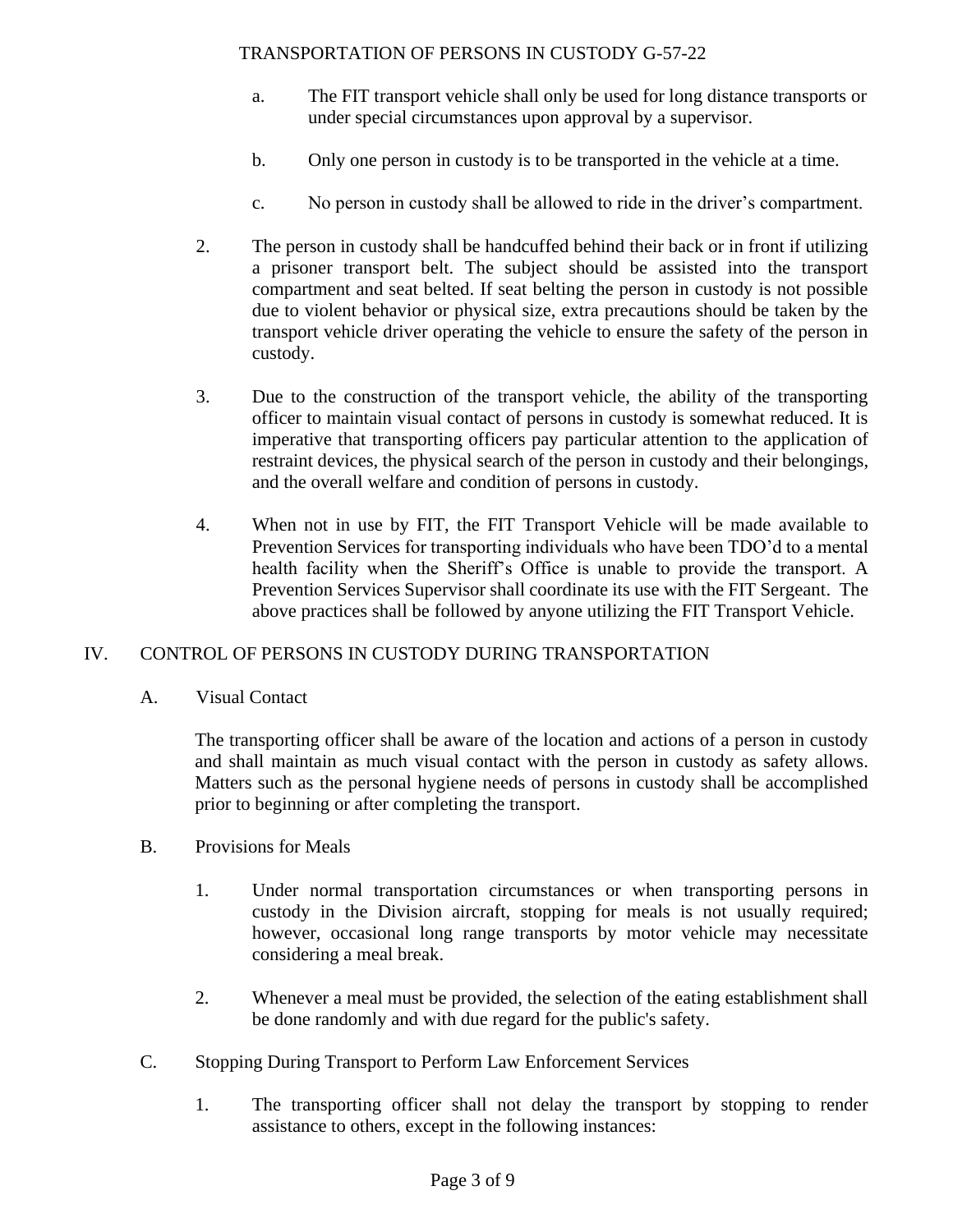- a. The officer is in the immediate area of a Mayday and confrontation with the situation is unavoidable;
- b. The officer comes upon a medical emergency situation (i.e., a traffic crash with injuries).
- 2. In either circumstance, the safety and security of the person in custody and the welfare of the public must be considered as a part of the actions taken by the transporting officer.
- D. Communication with Other Persons
	- 1. During transport, the person in custody shall not be allowed to communicate with other persons unless deemed necessary by the transporting officer;
	- 2. The right of the person in custody to converse with an attorney shall be honored after the transport and booking procedures have been completed.
- E. Escape of Persons In Custody
	- 1. When a person in custody escapes during transport while in Henrico County, the following actions shall be taken to maximize a rapid apprehension:
		- a. The transporting officer shall immediately initiate notification procedures through Communications, give their location, and give a description of the escapee.
		- b. Communications shall simulcast the information, assign back-up units, and assign a Patrol Operations supervisor, who will respond, coordinate the search, and investigate the escape.
	- 2. When an escape occurs while in another jurisdiction, the transporting officer shall initiate notification procedures, request the assistance of the affected jurisdiction, and, if the jurisdiction is adjacent to Henrico County, have a Patrol Operations supervisor respond to the scene to provide liaison and investigate the escape. No other Police Division personnel will assist in the search unless their presence is requested by the jurisdiction in which the escape occurred.
	- 3. If the escape is beyond the boundaries of an adjacent jurisdiction, notification and assistance procedures shall be the same, except that no immediate response by a Patrol Operations supervisor shall be required; however, one shall be assigned for later investigation of the matter.
	- 4. In all escape situations, the transporting officer shall complete an ICR, if physically able, before the end of their shift.
	- 5. The Patrol Operations supervisor shall include in their report (not the ICR) a detailed inter-office memorandum from the transporting officer, together with any recommendations deemed appropriate.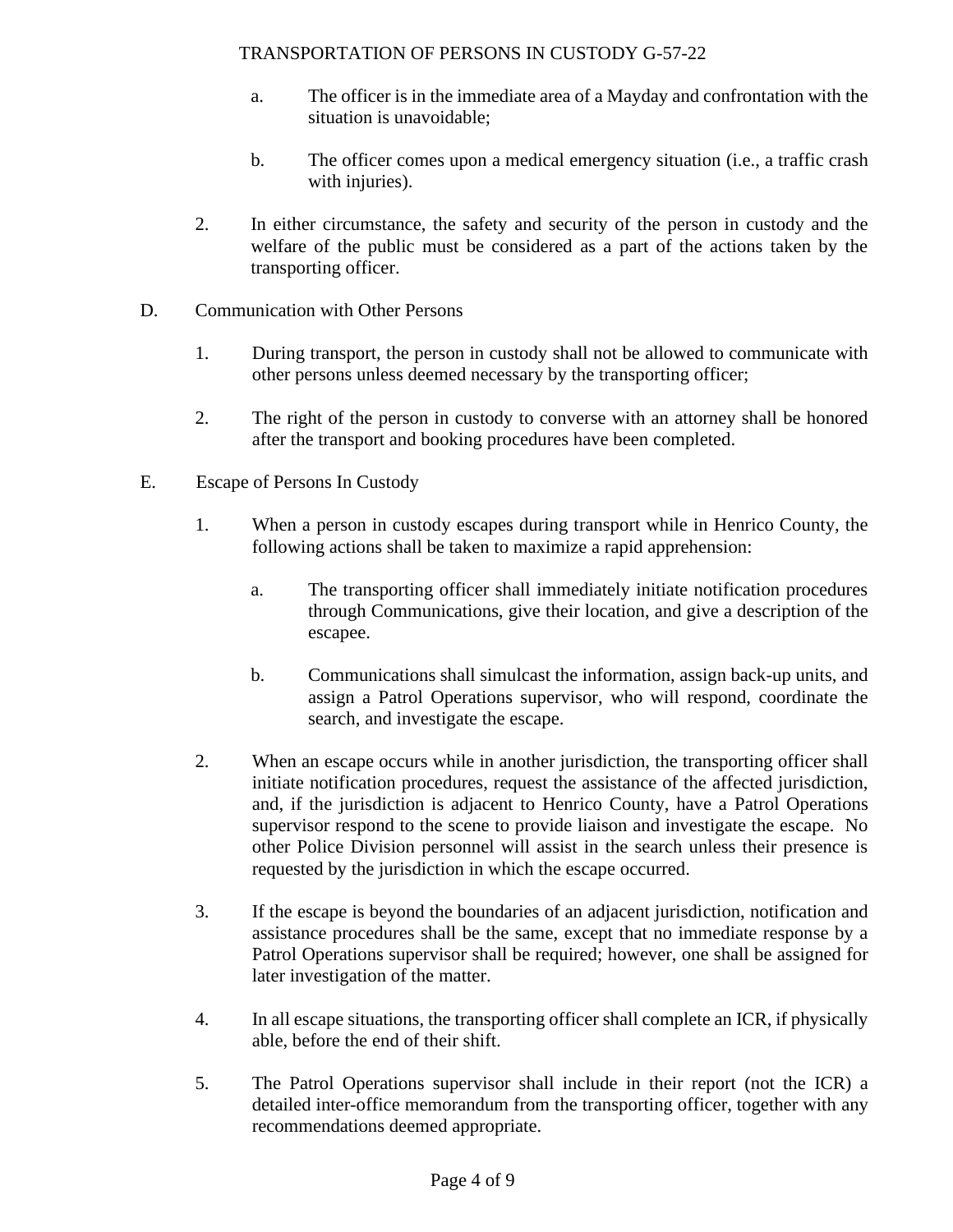### F. Restraining Devices

- 1. Unless the application of restraining devices is a risk to the health or safety of a person in custody because of their physical condition (i.e., handicap, injury, or illness) or mental state, or the application is physically impossible to accomplish, such devices shall be used whenever a person is taken into custody and shall remain in place until the person in custody safely arrives at their cell or interview room;
	- a. At a minimum, a person in custody shall be secured with handcuffs or, if necessary, flex cuffs, with their hands behind them and the restraint device looped through the belt of the person in custody;
	- b. Leg irons may be used if the actions of the person in custody so dictate.
- 2. Issued or approved non-issued handcuffs, leg irons, waist restraints, and flex cuffs shall be the only restraint devices used by Division personnel. This does not preclude the use of devices such as a rescue gurney with restraining straps when handling a mentally ill person in custody.
- 3. Under no conditions shall a person in custody be handcuffed or have leg irons attached to any part of the transport vehicle.
- 4. During long range transports, restraining devices placed on a person in custody shall be checked periodically to ensure that no impairment to circulation exists.

# V. ARRIVAL AT DESTINATION

- A. When the transporting officer arrives at their destination and the facility is controlled by an agency other than the Police Division, they shall comply with the agency's instructions for entering the facility, securing of weapons, and turning over the person in custody to that agency.
- B. When the transporting officer arrives at the Warrant Services Unit, he shall comply with the provisions of G-81 as they pertain to entering the facility with a person in custody, security of weapons, and processing of a person in custody.
- C. Regardless of the facility to which the person in custody is taken or by whom it is controlled, the transporting officer shall ensure all pertinent documentation accompanies the person in custody. Documentation shall include, but not be limited to, the following:
	- 1. An arrest paper, a committal card, a teletype authorizing arrest, and/or extradition or waiver papers;
	- 2. Any medical records;
	- 3. Information concerning the mental or physical state of the person in custody (to include suicidal, escape, or hazardous potential), if applicable;
	- 4. The personal property of the person in custody.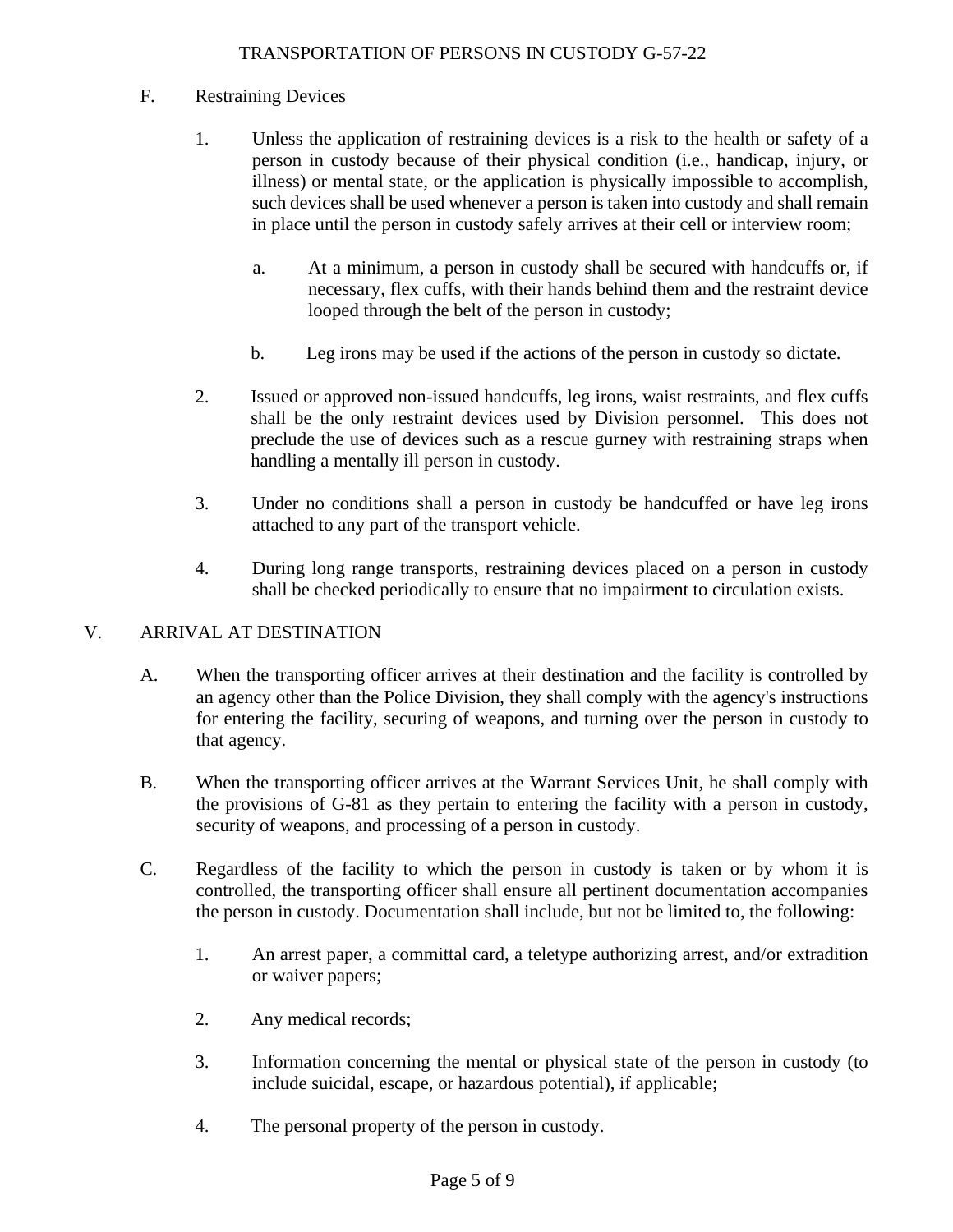# VI. INJURIES AND MEDICAL CARE OF PERSONS IN CUSTODY

- A. Injuries sustained to persons in custody that are not a result of response to resistance (i.e., during a foot pursuit, subject steps in a hole causing injury) shall be documented on an ICR. The injury to prisoner shall be entered as a separate offense type as "Injury to prisoner – non-force" in the "officer's offense description" box. The UCR code "3405 – Prisoner Injury" shall be entered. The narrative shall include the following information:
	- 1. A detailed account of the incident;
	- 2. The cause of injuries;
	- 3. A description of the injuries;
	- 4. Actions taken after (i.e., summonsing rescue, hospital treatment);
	- 5. A description of injuries to the officer(s), if applicable;
	- 6. The Fire CAD number, if treated.
- B. The ICR shall be e-mailed to Internal Affairs at [HPDIA@henrico.us](mailto:HPDIA@henrico.us) before the end of the officer's shift.
- C. Injuries sustained to persons in custody that are a result of response to resistance shall be documented on an ICR and a Response to Resistance After-Action Report (HCPD-340) (refer to G-28).
- D. Photographs of all alleged injuries and/or clothing and property damage shall be taken and uploaded in ADAMS by the end of the officer's shift. This shall include photographs of any injuries, and/or site of alleged injuries. Photographs shall be taken even if there are no visible injuries.
- E. Injured/Sick Persons In Custody
	- 1. If a person in custody becomes ill, is injured, is believed to have ingested a controlled substance, or admits to having ingested a controlled substance prior to arrest or detention for an emergency custody order, becomes ill or injured incident to arrest, during transport, or at the Warrant Services Unit, the transporting officer shall:
		- a. Seek medical treatment for the person in custody prior to that person's commitment to jail;
		- b. Notify an on-duty Patrol Operations supervisor.
	- 2. The responding supervisor shall investigate the circumstances surrounding the injury of the person in custody and ensure the following items are completed and forwarded to Internal Affairs through the chain-of-command:
		- a. An ICR;
		- b. A copy of the attending physician's report, if available; and
		- c. Photographs (ensure they are uploaded in ADAMS).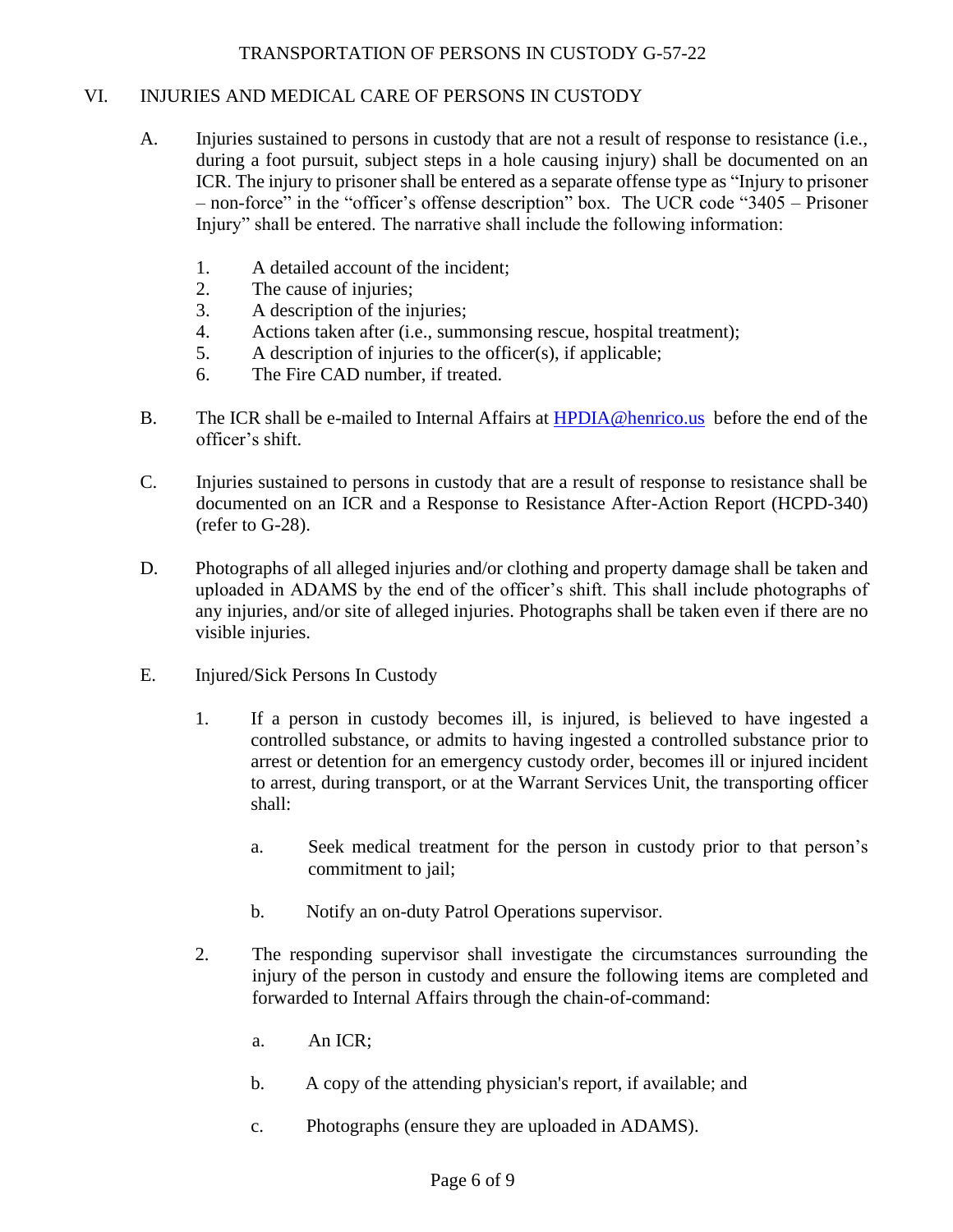- 3. If the injured/sick person in custody is transported to a medical facility for treatment, the transporting officer shall ensure the person in custody, not the County of Henrico, is listed as the responsible party for costs associated with the treatment.
- 4. The transporting officer shall obtain, if available, a copy of the attending physician's report for attachment to the Jail Committal Card.
- 5. Any person in custody transported by an emergency medical vehicle shall be accompanied by a Police Officer.
- 6. The Police Division shall not be responsible for medical bills incurred by any person who becomes ill or injured while in police custody.
- F. Admission to a Medical Facility
	- 1. If a person in custody must be admitted to a medical facility, the transporting officer shall notify an on-duty Patrol Operations supervisor, who shall then notify the Watch Commander.
	- 2. The Watch Commander shall:
		- a. Determine if a probable cause hearing before a Magistrate is required. If a probable cause hearing is required, contact the Magistrate, who will then respond to the medical facility;
		- b. The decision to allow a person in custody to post bond or to be released on personal recognizance shall be the sole determination of the attending Magistrate.
	- 3. The Police Division shall maintain custody of any person in custody who is not released on personal recognizance until a Jail Committal Card is issued by the Magistrate and custody is transferred to the Sheriff's Office.
	- 4. If a hospitalized person in custody is not released on bond by the Magistrate, the Watch Commander shall:
		- a. Determine the degree of security needed;
		- b. Establish a relief schedule;
		- c. Brief the oncoming Watch Commander of all pertinent information;
		- d. Notify the section Commanding Officer, who shall determine if further notifications are necessary in accordance with RP-46.
	- 5. Officers assigned to guard a hospitalized person in custody shall:
		- a. Remain with the person in custody at all times;
		- b. Be alert to prevent escape;
		- c. Prevent unauthorized articles from being passed to the person in custody;
		- d. Limit visitation to persons on official business.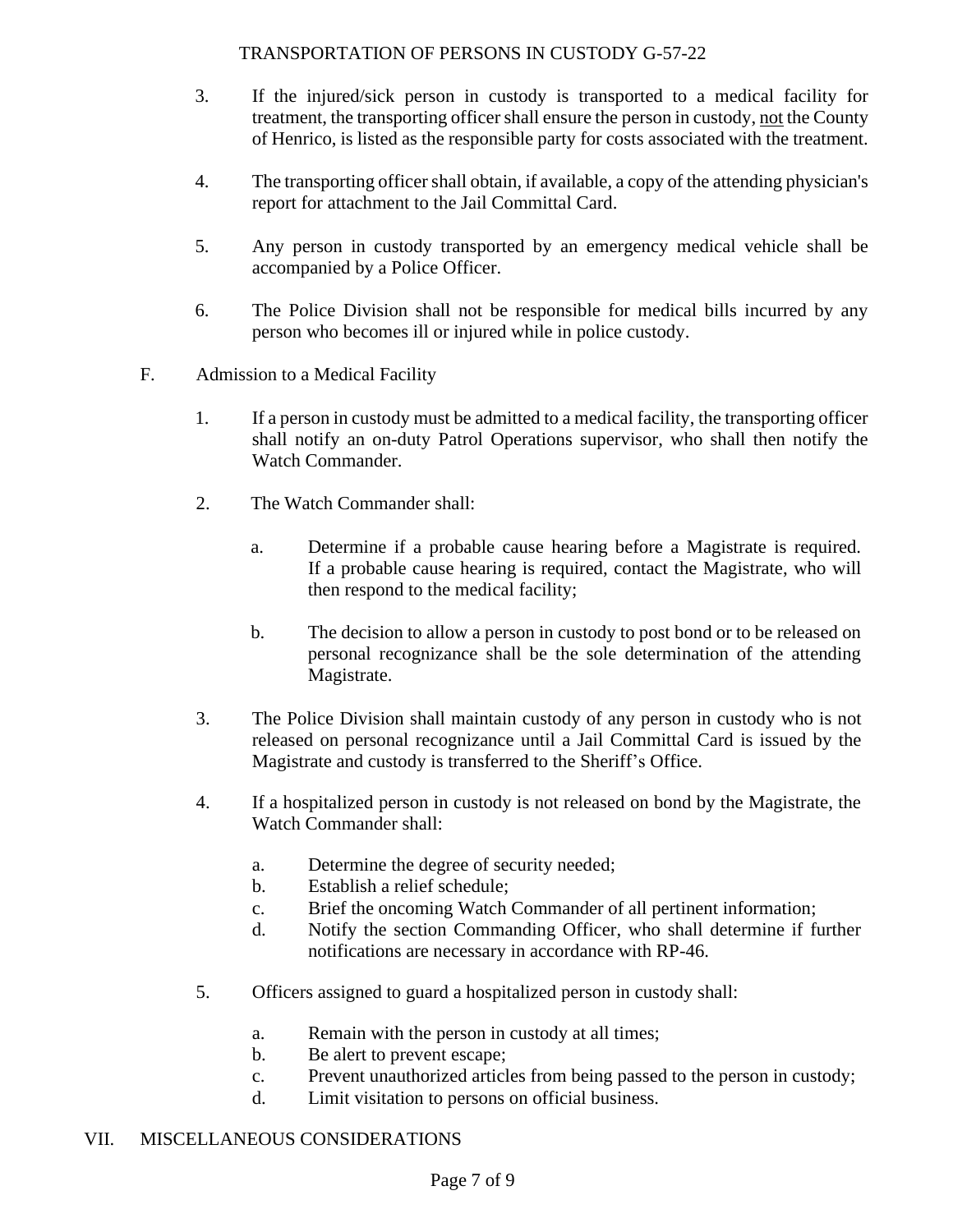A. Direct Transportation to Court

No person in custody shall be transported directly to court. They shall first be turned over to the Sheriff's Office or, if applicable, juvenile detention personnel.

B. Handicapped Persons In Custody

Physically and/or mentally handicapped persons in custody may require special considerations such as the following:

- 1. Restraining devices may not be applicable because of the handicaps;
- 2. Prosthetic devices should be examined for hidden weapons;
- 3. Equipment such as wheelchairs and crutches may require transportation;
- 4. Alternative transportation vehicles may be required.
- C. Persons In Custody of the Opposite Sex
	- 1. Whenever an officer transports a person in custody of the opposite sex, the officer shall transmit their vehicle mileage at the beginning of the transport and their ending mileage upon reaching the destination.
	- 2. Communications should acknowledge both transmissions by announcing the current times.
- D. Special Situation Transports
	- 1. Transports of persons in custody for unique circumstances (i.e., to attend funerals, to visit a critically ill relative, or to attend the reading of a will) are a function of the Sheriff's Office and shall not be performed by Division members.
	- 2. Any such person in custody who is considered a security hazard shall cause the transporting officer to forewarn the detention facility as to the risk involved so that appropriate security can be established in the courtroom.
- E. Transporting Juvenile Offenders
	- 1. Juveniles under the age of 12 shall not be transported in a patrol wagon.

Juveniles 12 years of age or older may be transported in a patrol wagon when their actions present a potential threat or safety hazard to the transporting officer and when approved by a field supervisor.

- 2. Juveniles shall not be transported with adults in a patrol wagon or police vehicle. Exceptions to this would be during mass arrest situations as deemed by the Incident Commander.
- 3. Whenever an officer transports a juvenile, the officer shall transmit their vehicle mileage at the beginning of the transport and their ending mileage upon reaching the destination;
- 4. The provisions of this directive are applicable to juveniles as well as to adults. If